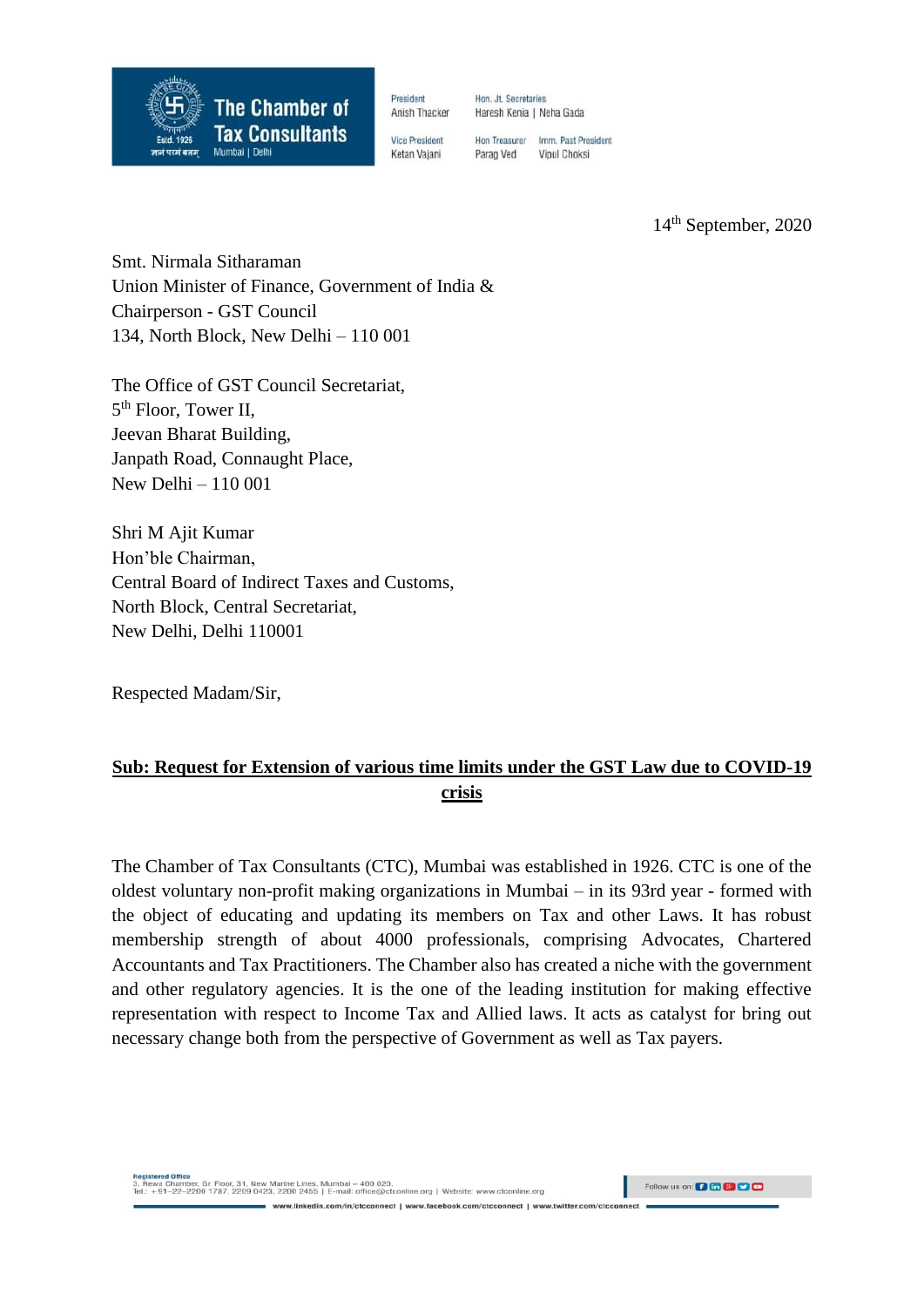President Anish Thacker

**The Chamber of** 

**Tax Consultants** 

Mumbai | Delh

Estd. 1926

Hon, Jt. Secretaries Haresh Kenia | Neha Gada

**Vice President** Ketan Vajani

Hon Treasurer Imm. Past President Vinul Choksi Parag Ved

The Chamber sincerely believes that GST is in the best interest of the nation and the tax paying community at large. However, the current COVID-19 crisis has resulted in a scenario where most of the offices and organisations are functional only with partial staff strength and under stressed economic conditions which is not unknown to all. As a result of which it is becoming difficult for the trade at large and the professionals to complete the compliances within the due dates prescribed and adhere to the time limits. The Chamber, therefore, request your goodself to consider the extension of following time limits:

### **GST Annual Return (GSTR- 9) and GST Audit Report (GSTR-9C) for the Financial Year 2018 – 2019 and Financial Year 2019-20:-**

The extended due date for filing GST Annual Return (GSTR-9) and GST Audit Report (GSTR-9C) for the Financial Year 2018-2019 is 30<sup>th</sup> September 2020. It is requested to further extend this due date to  $31<sup>st</sup>$  December 2020.

Correspondingly the due date for filing GST Annual Return (GSTR-9) and GST Audit Report (GSTR-9C) for the Financial Year 2019-2020 should also be extended to  $31<sup>st</sup>$  March, 2021.

# **Time Limit to Claim Input Tax Credit for the Financial Year 2019 – 2020:-**

Section 16(4) of the CGST Act, 2017 provides that the Input Tax Credit should be claimed latest by the due date for filing the return for September month following the year for which such claim pertains. The Input Tax Credit for the year 2019 – 2020, if not taken by September, 2020, is required to be claimed by the due date of filing return for the month of September 2020. It is requested to extend such time limit upto the due date for the return pertaining to the month of March 2021 or the extended due date for filing of Annual Return for FY 2019-20, whichever is later.

# **Time Limit to issue Credit Notes for the Financial Year 2019 – 2020:-**

Section 39 of CGST Act, 2017 provides that the Credit Note in respect of supplies effected in a year should be raised before the end of September month following the year in which such invoice was raised. The Credit Notes in respect of supplies made in the year 2019 – 2020 should also be allowed to be raised upto the end of March 2021.

### **The Time limit for reversal of Input Tax credit in case of non-payment of consideration within 180 days from the date of issue of invoice by the supplier, should exclude the lockdown period due to COVID-19**:-

The second proviso to section 16(2) of the CGST Act provides for reversal of Input tax credit in case of non-payment of consideration within 180 days from the date of issue of invoice by the supplier.

Follow us on: 0 6 8 9 9 8

nect